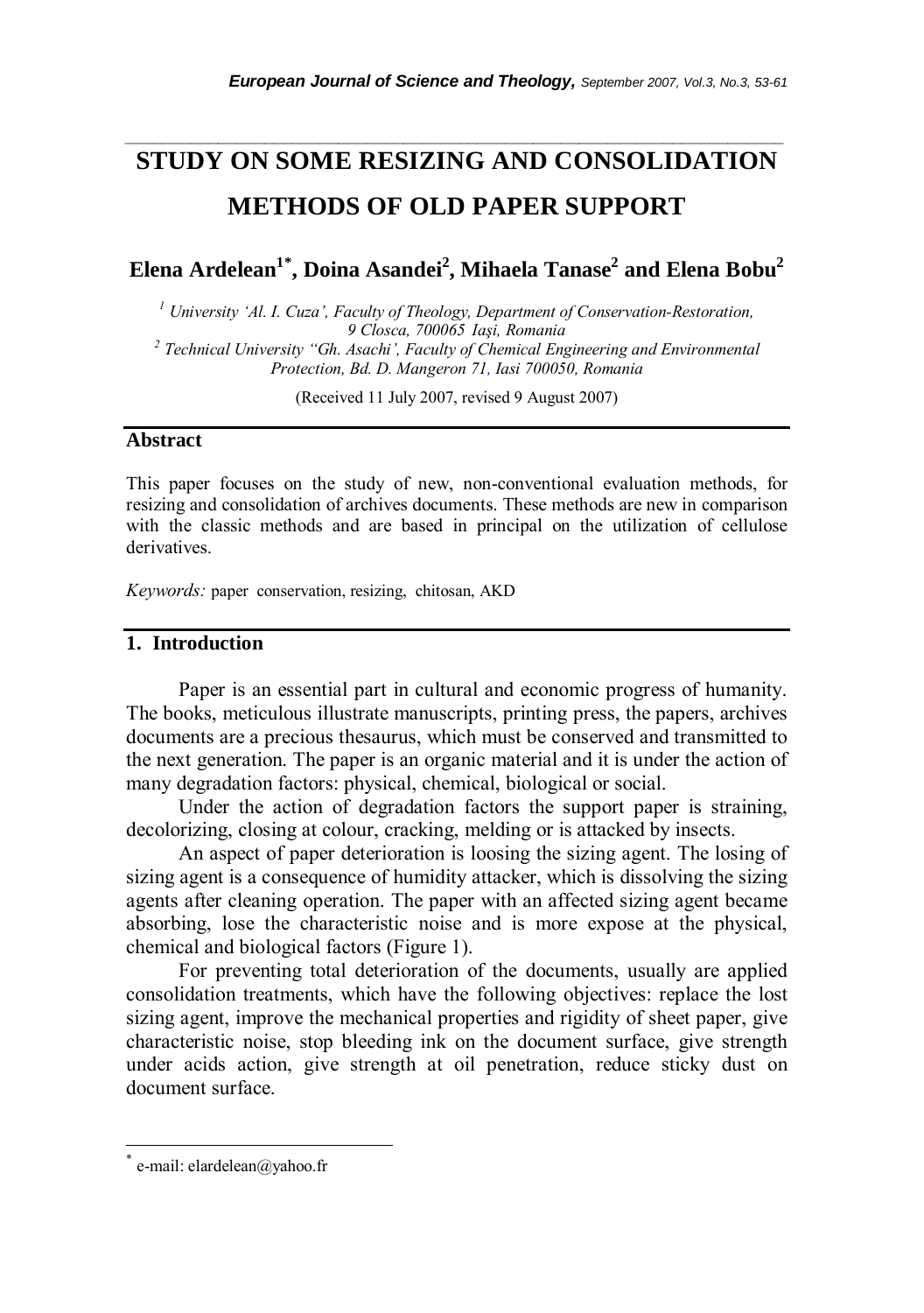Low the

**Figure 1.** Document with affected sizing agent (Pidalion, 1844).

The consolidation treatments have two aspects:

- 1. Resizing stage: the document is covered with a sizing agent, in purpose of replacement the lost sizing agent;
- 2. Consolidation stage: the document is partial or totally covered with different films or materials in view of improvement the mechanical properties [1].

By many years, conservators and restaurateurs from Europe and USA use cellulose ethers in the domain of paper restoration, especially sodium chloride of carboxymethylcellulose (CMC) and methylcellulose (MC), (the first one has been used mainly in Europe, and the second one by specialists from USA) [2].

The treatments of consolidation, which use these ethers of cellulose, have some limits, one of these being the poor improvement of the strength at liquids penetration. Keeping in mind all these facts, we decided to test other materials like consolidation agents for paper.

# **2. Experimental**

# *2.1. Materials*

The support is a manual paper from the  $19<sup>th</sup>$  century, without patrimony value, made from textile fibres, the sizing being made with gelatine.

The following materials were used for consolidation and sizing:

• Conventional: methylcellulose (MC) and carboxymethylcellulose (CMC) in water solution, with concentration of 1%;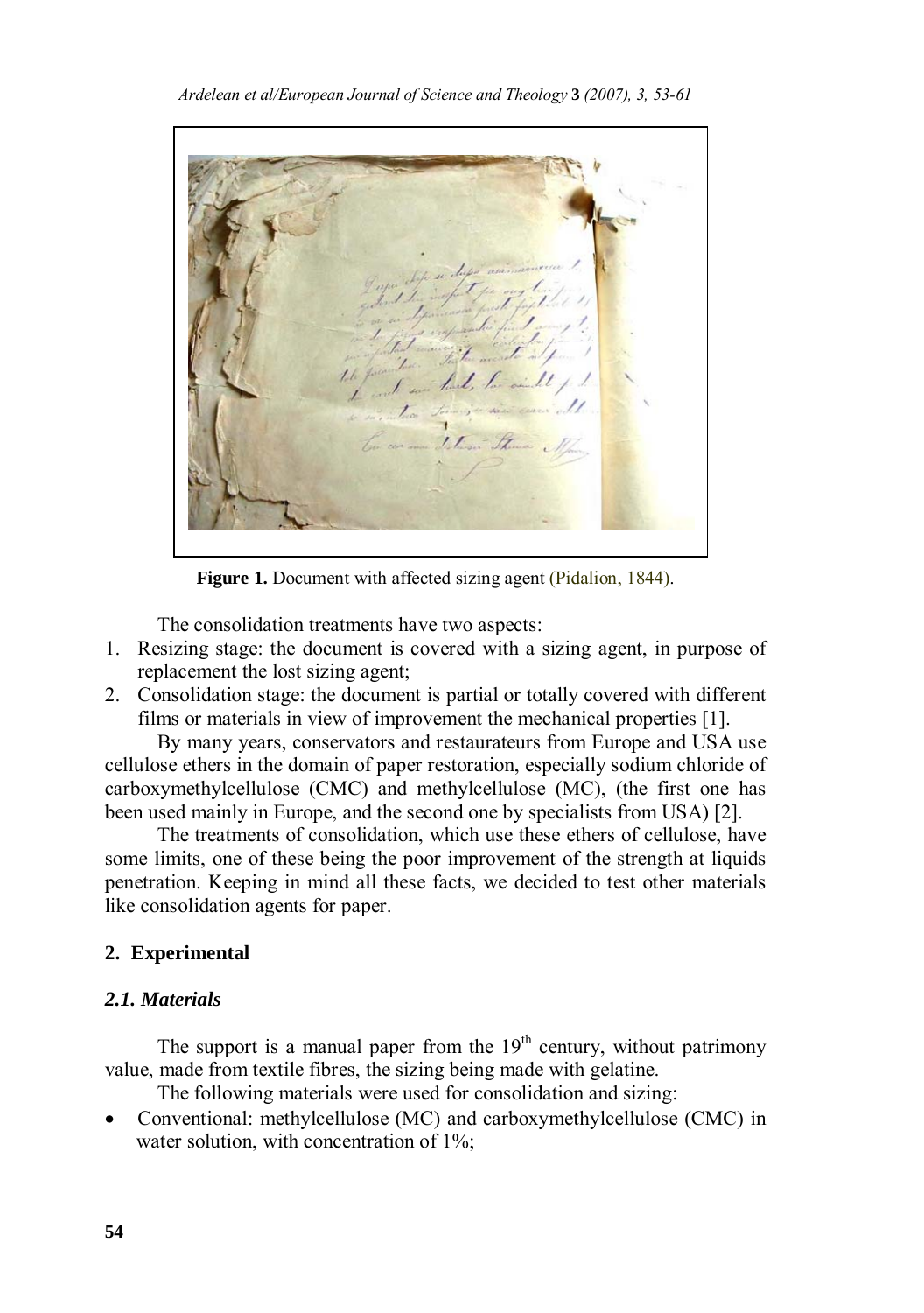• Non-conventional: cationic starch (AC), alkyl ketene dimmers (AKD) and chitosan (CH) in different combinations.

AKD's are waxy materials which are insoluble in water and have a melting point around  $50^{\circ}$ C depending on chain length. Commercial AKD's are prepared from natural fatty acid sources and stearic acid, by the dimerisation of acid chlorides and they are used in neutral systems of paper sizing. Industrial AKD's might have a different side chain lengths due to the fact that the source material itself could have a variety of chain lengths [3].

AKD are described as having:

- Hydrophobic character: the AKD molecules contain relatively inert hydrocarbonate chains, which give the hydrophobic properties;
- Uniform distribution at the fibbers surface: in order to obtain good distribution of these materials at surface of the fibres, the solid substance is emulsified as very small particles  $(\leq l \mu m)$  and is stabilized with cationic starch;
- Stabilization of sizing particles: the AKD molecules have a reactive part that reacts with the hydroxyl groups on the fibbers surface forming covalent bond;
- Sizing action inert to the liquids: this characteristic is the result of the solid molecules consolidation at the fibbers surface as well as of the capacity of hydrocarbonate chains to cover larger surfaces [4].

The reaction between cellulose and AKD was performed at a low rate and was catalyzed by alkalinity (Scheme 1).



**Scheme 1.** Reaction of AKD with cellulose and water [5]. .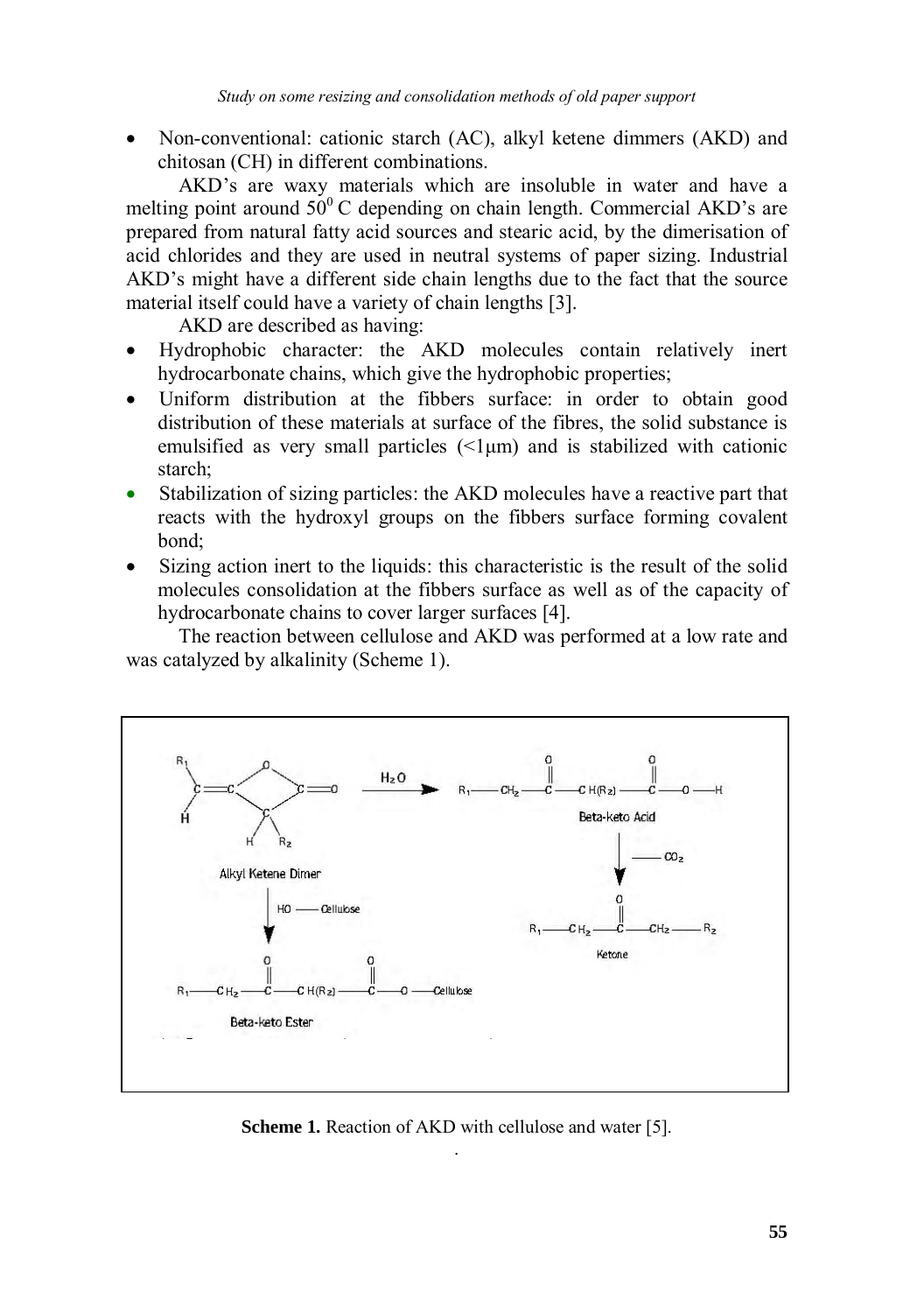Chitosan is one of natural polymers with important applications in medicine, pharmaceutics industry, biotechnological, cellulose and pulp industry, textile industry, cosmetic. Studied since 1970, it was discovered in the exoskeleton of the crustaceans.

Chitosan is a carbohydrate polymer derivate from chitin, with straight structure formed by units of D–glucosamine, has aminoreactive groups that give them a cationic character (Figure 2). It also contains hydroxyl groups that give them the ability to from hydrogen bond; is biodegradable, biocompatible and bioactive.



**Figure 2.** Schematic illustration of chitosan's structure [6].

In papermaking, chitosan is used due to the similitude with the structure of the cellulose molecules. The paper with chitosan has a smoother surface and they are more resistance at the humidity action. When added, chitosan offers the opportunity of economizing the chemical additives used in papermaking and contributes to the productivity increase [7-9].

#### *2.2. Working methods*

The paper samples have been washed with distillate water and deacidified by a calcium hydroxide solution. The sizing–consolidation treatments were made on the washed samples and deacidified trough applying the treating solution with a brush on both faces of the paper. The method was detailed described elsewhere [10].

The sizing-consolidation on the proposed solutions are:

- Solution of CMC,
- Solution of MC.
- Solution of  $AC + CMC$ ,
- Solution of  $AC + AKD$ ,
- Solution of  $AC + AKD + CH$ .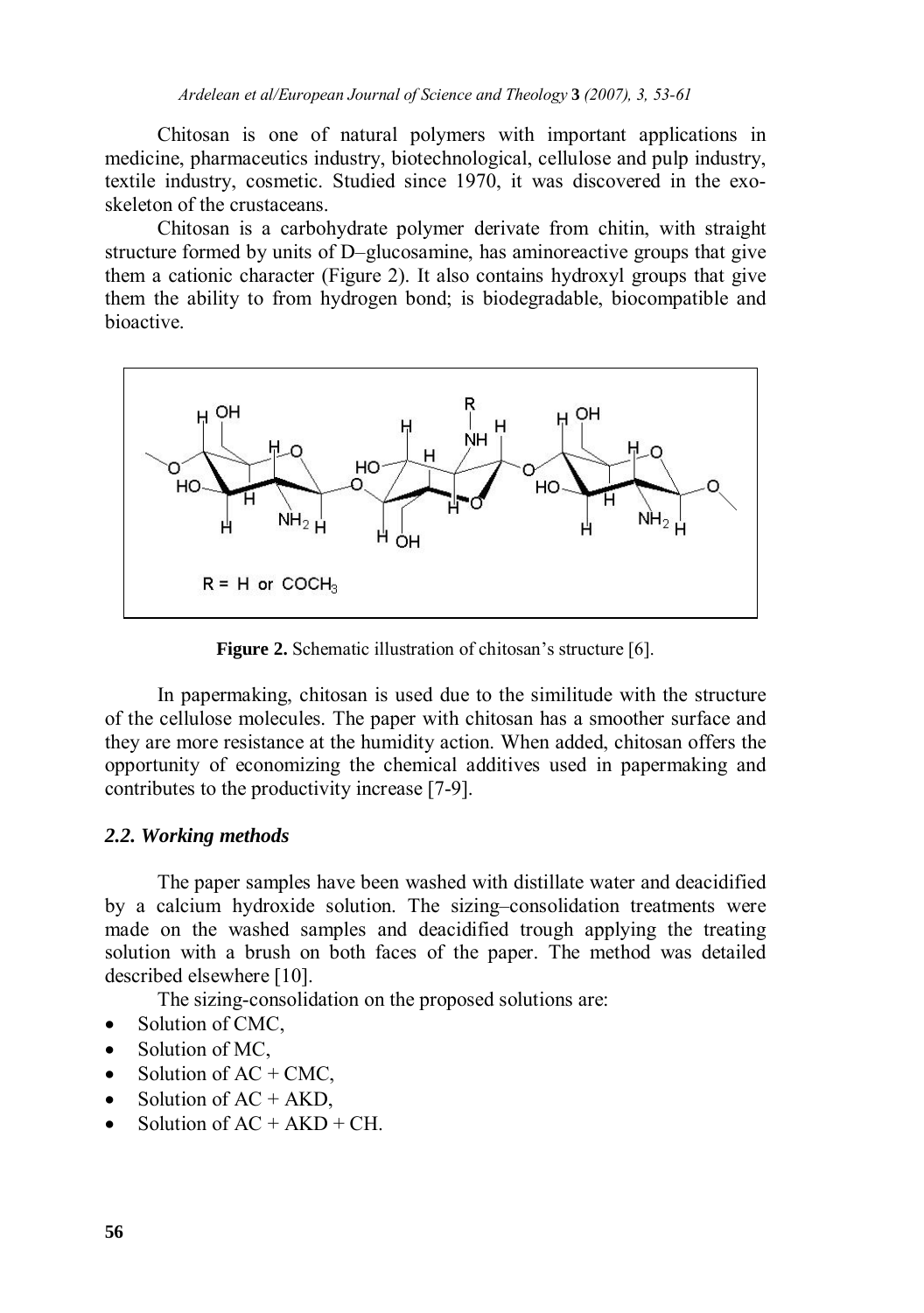The total amount of solution and of dry substance from each sample  $(X)$ , has been gravimetrically determined:

$$
X = (m_1 - m_0) \cdot c_i / m_0 \tag{1}
$$

The determinations were made for the original paper samples, which were washed and deacidified, then treated with conventional and non-conventional materials.

For the washed, deacidified and chemically treated samples were physicomechanical analyses were performed, determining the following parameters:

- pH of water extract,
- sizing degree Cobb number (T441 om-90),
- bursting strength and
- tensile strength.

The samples treated with different sizing–consolidation solutions, have been dried in air and conditioned for 4 hours in standard conditions.

# **3. Results and discussion**

#### *3.1. Evolution of the pH of water extract*

The progress of the pH of water extract, during the consolidation treatments with different agents is represented in Figure 3. We observe that the deacidification treatment gives a small increase of the pH, which will rise during the consolidation treatments with different agents. The CMC solution, with the highest contribution to alkalinity leads to the highest pH increase.



**Figure 3.** Evolution of pH for the samples treated with different solutions.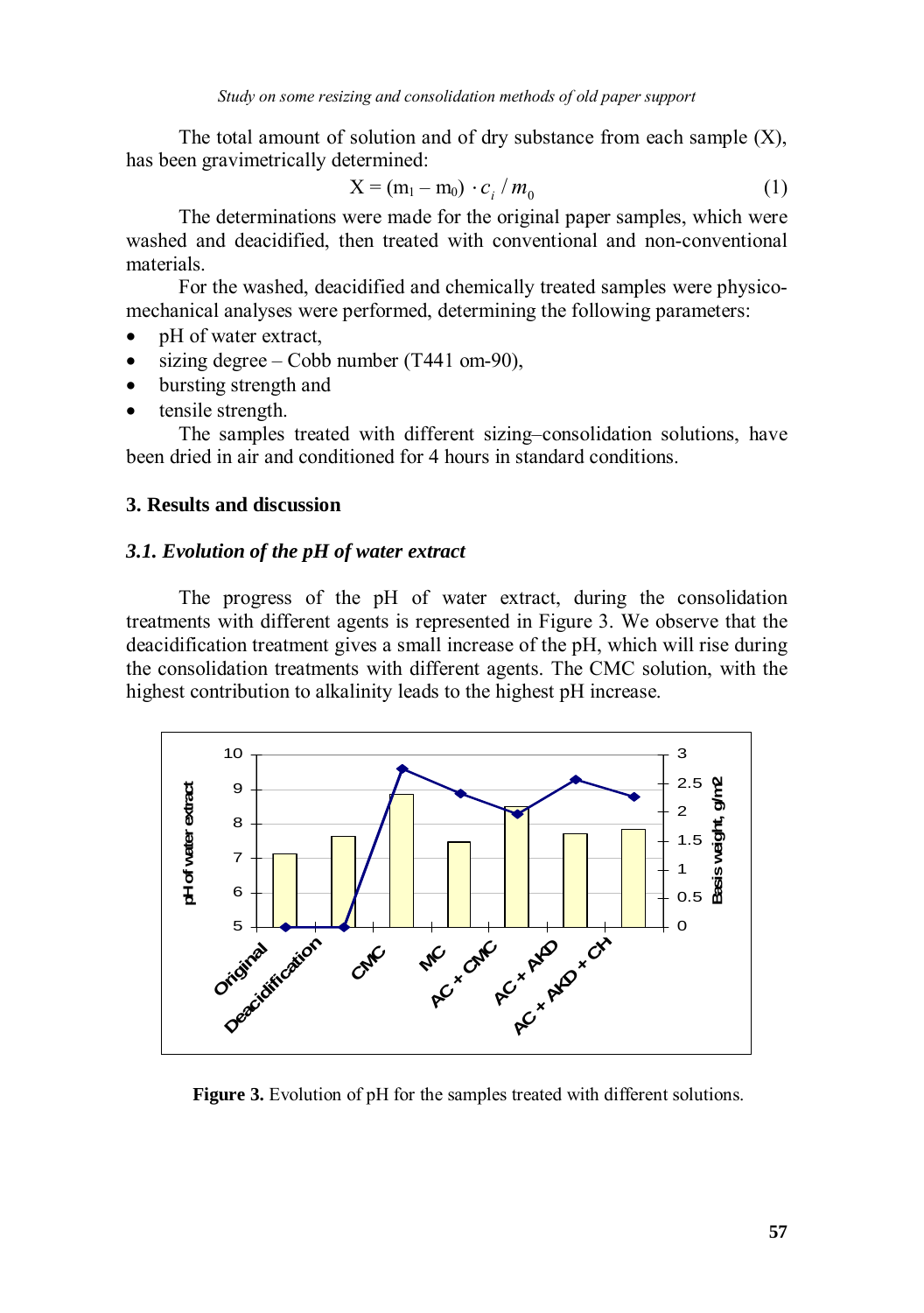# *3.2. Cobb number*

As we expected, the deacidification and the treatments with cellulose derivatives, in special CMC gives a rise on the suction capacity of water. The only treatment, which gives a decrease of Cobb number, is the one based on AC, AKD and CH.



**Figure 4.** Evolution of Cobb number.

# *3.3. Bursting strength*

The treatment with CMC results in the highest weight of the film and determinate an improvement of strength at bursting, but the other compositions have consolidation effect too.



**Figure 5.** Evolution of bursting strength.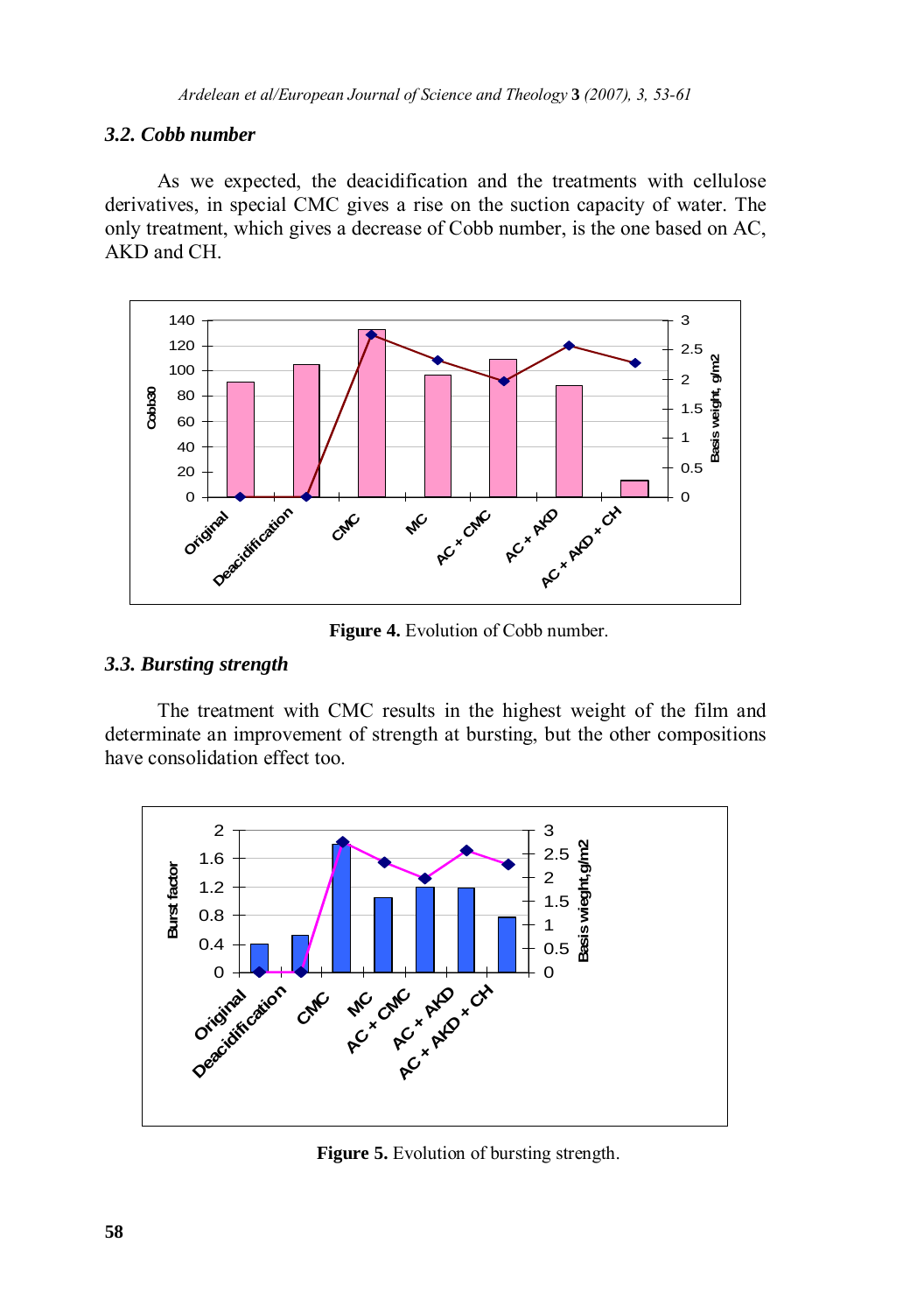# *3.4. Tensile strength*

The treatment with CMC improves the tensile strength by four times. The other composition gives an important rise of strength, specially on the longitudinal direction.



**Figure 6.** Tensile length – frontal.



**Figure 7.** Tensile length – longitudinal.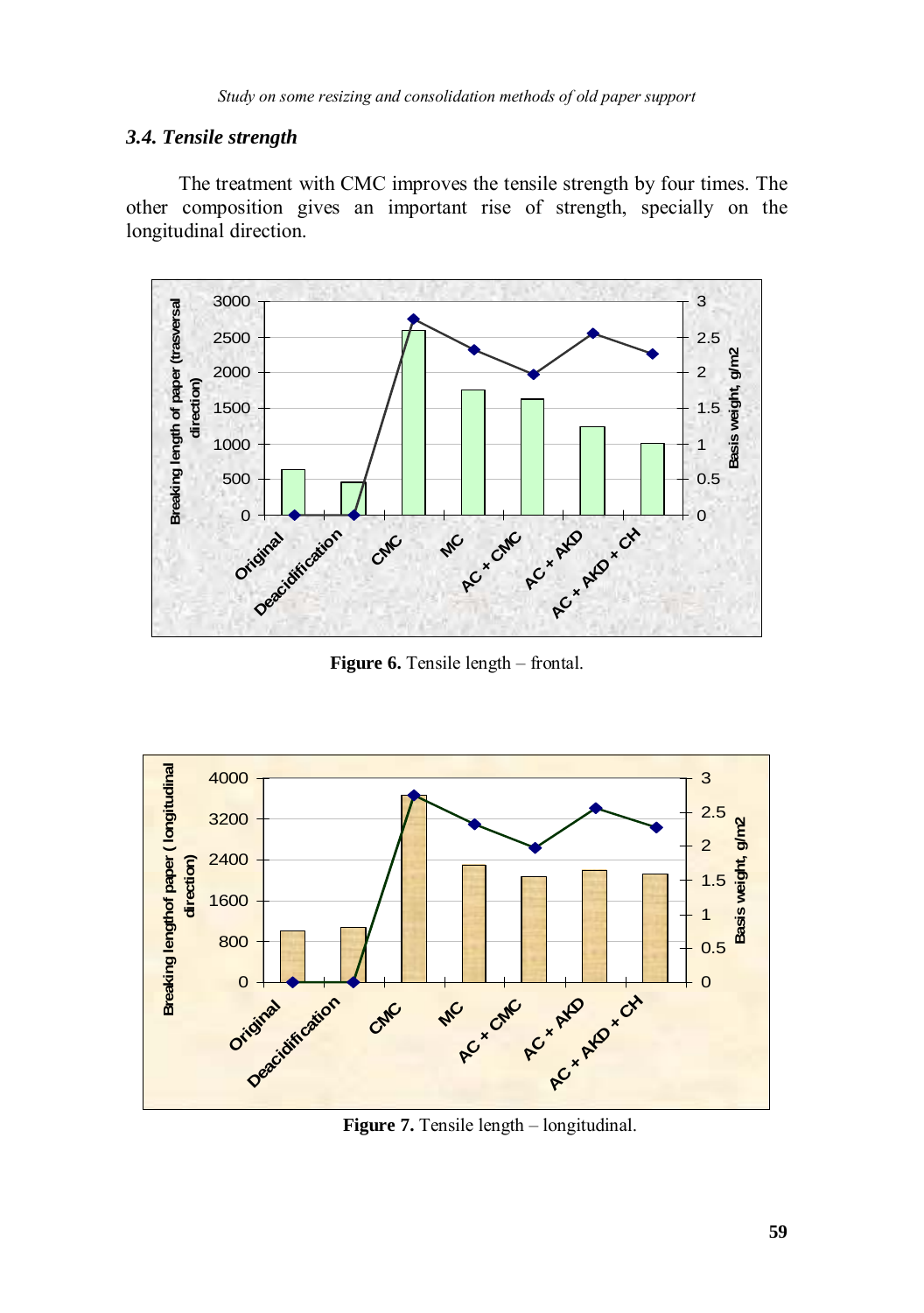# **4. Conclusions**

The derivatives of cellulose, conventional materials used in restoration of documents, especially CMC, are very efficient in consolidation and in rise of mechanical strength of the old paper.

Derivatives of cellulose do not improve the sizing degree, but on the contrary they produce a rise of the water penetration capacity.

Non-conventional formula of paper treatment (AC/CMC, AC/AKD, AC/CH) gives the following results:

- the AC/CMC formula improves the strength of paper, but raise the capacity of water suction;
- the AC/AKD formula improves the strength without rising the water suction degree, like in case of conventional formula;
- the AC/CH formula gives a very good degree of sizing and a resizing degree strength similar with another formula based on cationic starch, as well as those based on MC.

The use of chitosan as well as of the AKD in the domain of the paper conservation and restoration is an objective perspective, but there are other aspects that must been studied: the compatibility with different components of paper; the behaviour regarding the action of different degradation factors; the behaviour of supports treated for accelerated aging.

The general conclusions of these experiments are that the conventional treatment of paper consolidation, based on derivatives of cellulose, can develop a new formula based on combination by of cellulose derivatives and sizing agents of documents on the paper support.

#### **References**

- [1] V. Vinas and R. Vinas, *Les tehniques traditionnelles de restauration: un etude RAMP*, UNESCO, Paris, 1992, 34.
- [2] R.L. Feller and M. Wilt, *Evaluation of Cellulose Ethers for Conservation*, The Getty Conservation Institute, Los Angeles, 1990, 105.
- [3] J.C. Roberts, *Neutral and alkaline sizing*, in Paper Chemistry, J.C. Roberts (ed.),  $2<sup>nd</sup>$  edn., Blacklie A&P, Glasgow, 1996, 140.
- [4] E. Bobu and V. Popa, Procese chimico–coloidale la fabricarea hârtiei, Cermi, Iaşi, 1998, 162.
- [5] K.J. Bottroff and M.J. Sullivan, Nord. Pulp Paper Res., **8** (1993) 86.
- [6] M. Hiorth, A.-L. Kjøniksen, K.D. Knudsen, S.A. Sande, and B. Nyström, Eur. Polym. J., **41(8)** (2005) 1718.
- [7] C.D. Kienzle-Sterner, D. Rodriguez-Sanchez and C.K.Rha., *Solution properties of chitosan chain conformation*, in Chitin, chitosan and related enzymes, Academic Press, New York, 1984, 383
- [8] G.G. Allan, J.R. Fox, G.D. Crosby, and K.V. Sarkanen, *Chitosan, a mediator for fiber-water interactions in paper*, College of Forest Resources. University of Washington Press, Seattle, 1977, 125.
- [9] M. Del Pilar Ponce -Jiménez, F. A. López-Dellamary Toral and E. Delgrado Fornué, Journal of the American Institute of Conservation, **41(3**) (2002) 243.